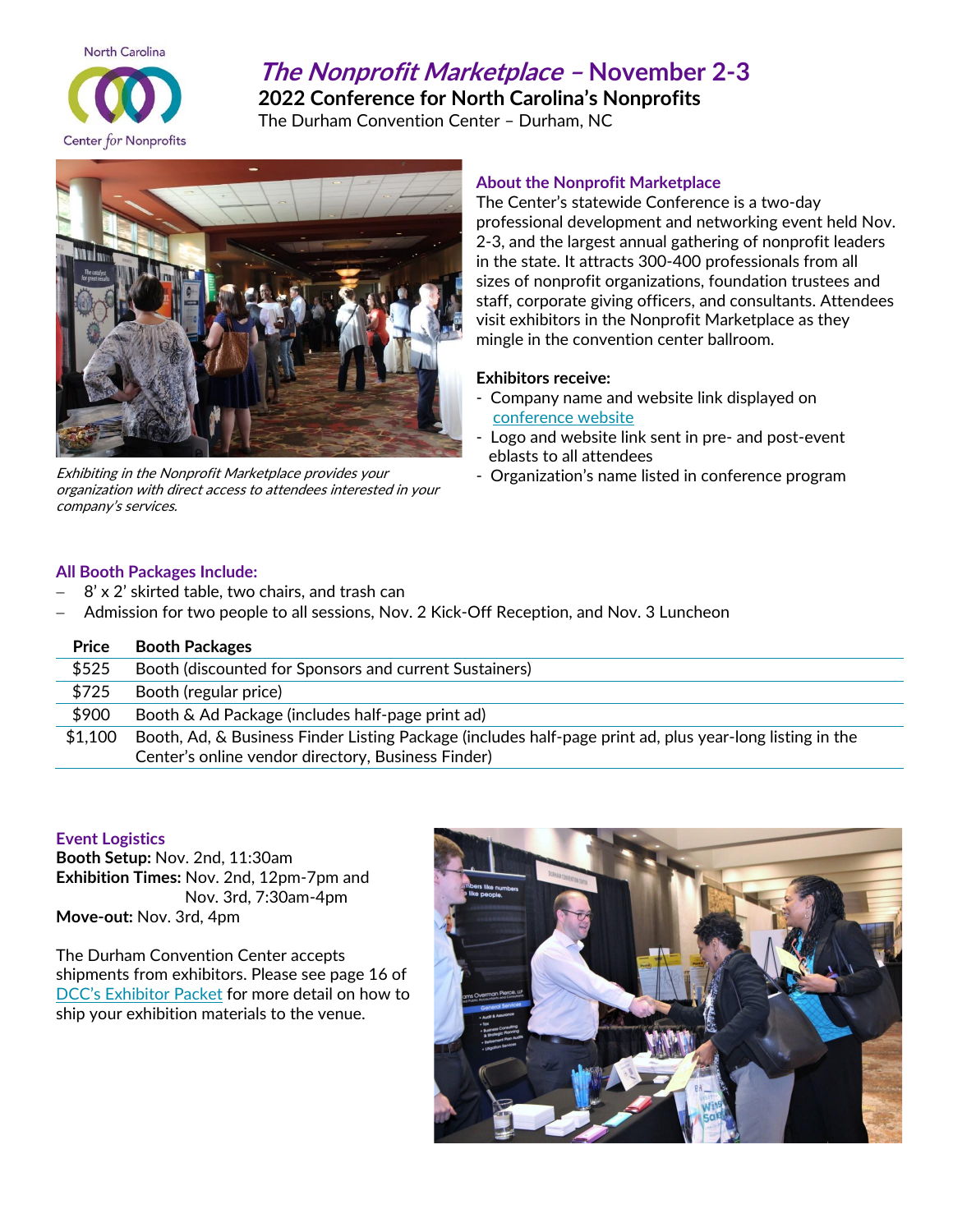

Floor plan subject to change Grand Ballroom & Pre-function for NCCN's Annual Conference for NC Nonprofits - November 2-3, 2022 *Floor plan subject to change* Grand Ballroom & Pre-function for NCCN's Annual Conference for NC Nonprofits - November 2-3, 2022